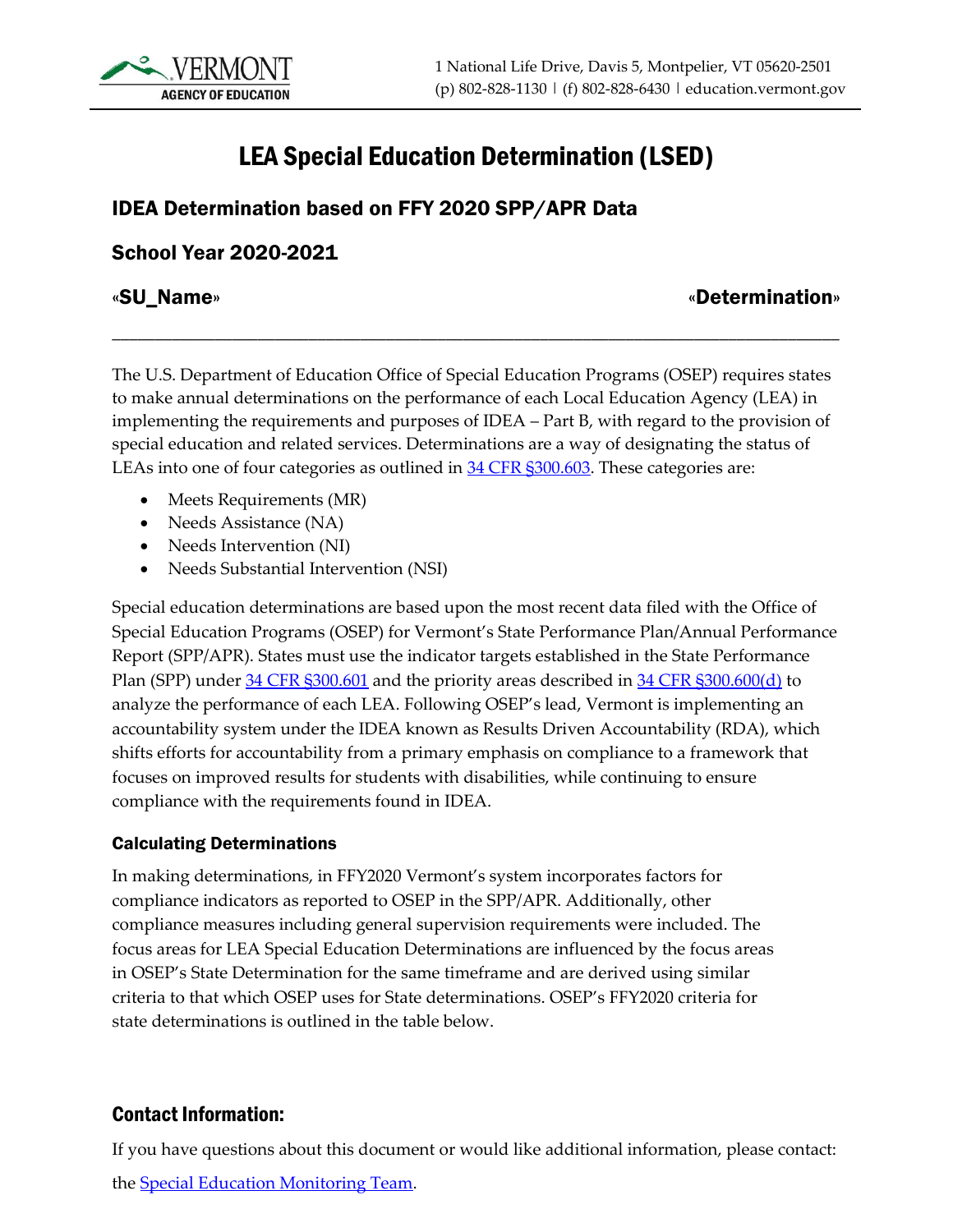| Determination                             | <b>Meets</b><br>Requirements | <b>Needs</b><br>Assistance | <b>Needs</b><br>Intervention | <b>Needs</b><br>Substantial<br>Intervention |
|-------------------------------------------|------------------------------|----------------------------|------------------------------|---------------------------------------------|
| OSEP criteria for state<br>determinations | $\geq 80\%$                  | 60-79%                     | 40-59%                       | $< 40\%$                                    |

Calculations are based on individual LEA performance toward achieving state targets and are aligned with local annual performance reports for the same time period. The Part B compliance indicators measure LEA performance related to suspension and expulsion, disproportionate representation, child find activities, and transitions of students with disabilities (both C to B and post-secondary transitions). Compliance indicators (4, 9/10, 11, 12, 13) will only receive points for *meets target* or *did not meet target*. The Part B results indicators measure LEA performance on APR indicators related to graduation rate, performance and participation on statewide assessments including the alternate assessment (grades 3-9), educational environment for both school age and preschool students (ages 3-21), and preschool outcomes (ages 3-5). In FFY2020, Part B results indicators are reported, however, not factored into calculations for determinations. Bonus points will be awarded for participation in the Statewide Systemic Improvement Plan (SSIP). In addition, determinations may also be made in general supervision performance measures related to compliance on annual date reviews for IEPs and triennial evaluations, timely and accurate data reporting, fiscal/grantee pre-award risk rating, dispute resolutions, and timely resolution on findings of noncompliance.

Areas listed as NA indicate data not available and might occur because:

- The LEA does not have data generated for this indicator;
- LEA was not in that year's monitoring cycle; and
- The LEA number of students for this indicator is fewer than Vermont's minimum n-size.
- For FFY2020 (SY2020-2021), performance indicators are listed as NA (see description below).

Beginning with FFY2018 (SY2018-2019), both compliance and results indicators were given equal weight in making the LEA Special Education Determination. Beginning with FFY2019 (SY2019-2020), determinations also included accountability for general supervision requirements. For FFY2020 (SY2020-2021), the Vermont Agency of Education made simplified determinations for LSEDs, using only compliance measures over the more robust set (compliance and performance) used in the recent past. Scoring criteria is listed at the bottom of this report.

# Technical Assistance, Improvement, Correction, Incentives and Sanctions

In addition, 34 CFR  $\S 300.604$  outlines enforcement actions related to the above categories and the State Education Agency (SEA or AOE) will use these enforcement activities when developing differentiated monitoring and supports for LEAs based upon their determination category. IDEA identifies specific technical assistance or enforcement actions that must occur under specific circumstances when LEAs are not determined to "meet requirements". If the

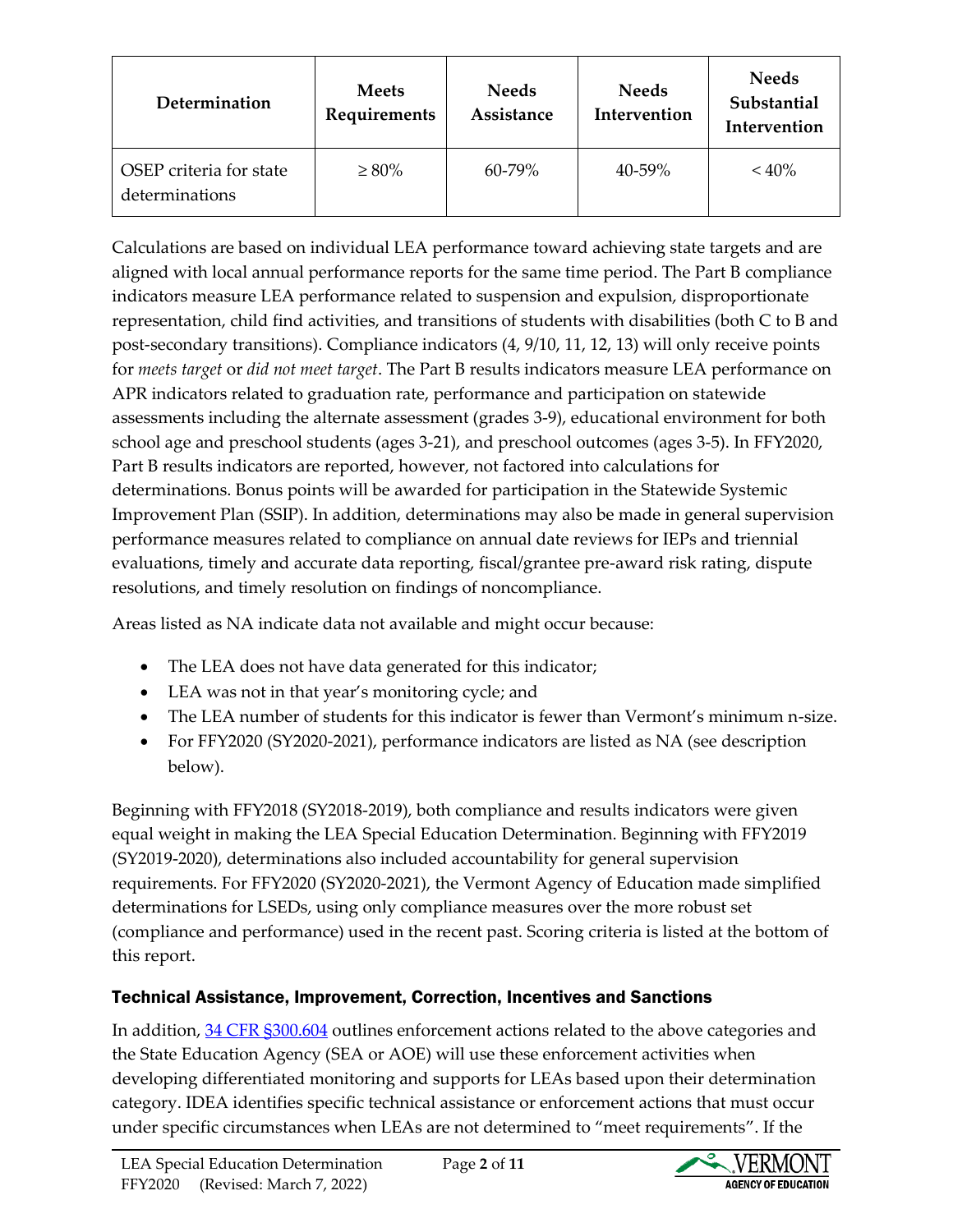LEA "needs assistance" for two consecutive years, the AOE must take one or more enforcement actions, including, among others, requiring the LEA to access technical assistance, designating the LEA as a high-risk grantee, or directing the use of LEA funds to the area(s) where the LEA needs assistance. If the LEA "needs intervention" for three consecutive years, the AOE must take one or more enforcement actions, including among others, requiring a corrective action plan or compliance agreement, or withholding further payments to the LEA. Any time the LEA "needs substantial intervention" the AOE must take immediate enforcement action, such as withholding funds or referring the matter to the AOE's legal team for appropriate enforcement.

For additional information on Vermont's General Supervision and Monitoring System, please visit our **website**.

| <b>Measure from Local APR and SPP/APR</b>                                                                | <b>LEA</b><br>Data | <b>State</b><br><b>Target</b> | <b>Meets</b><br><b>Target</b><br>(Y/N) | <b>Distance</b><br>from<br><b>Target</b> | Points |
|----------------------------------------------------------------------------------------------------------|--------------------|-------------------------------|----------------------------------------|------------------------------------------|--------|
| <b>Indicator 1 Graduation Rate</b>                                                                       |                    | $\geq 77\%$                   |                                        |                                          | N/A    |
| % of youth with IEPs graduating with a regular<br>diploma (6-year cohort)                                |                    |                               |                                        |                                          |        |
| NOTE: VT has only one diploma for all students                                                           |                    |                               |                                        |                                          |        |
| Indicator 2 Dropout Rate (students with IEPs<br>ages 14-21)<br>% of youth who dropped out of high school |                    | $\leq$ 20%                    |                                        |                                          | N/A    |
| without a diploma                                                                                        |                    |                               |                                        |                                          |        |
| Indicator 3 Statewide Assessments (students<br>with IEPs grades 3-9)                                     |                    |                               |                                        |                                          |        |
| A. ELA/Grade 4 - % Participation<br>includes alternate assessments                                       |                    | $>95\%$                       |                                        |                                          | N/A    |
| A. ELA/Grade 8 - % Participation<br>includes alternate assessments                                       |                    | $>95\%$                       |                                        |                                          |        |
| A. ELA/Grade 9 - % Participation<br>includes alternate assessments                                       |                    | ≥95%                          |                                        |                                          | N/A    |
| A. MATH/Grade 4 - % Participation<br>includes alternate assessments.                                     |                    | $>95\%$                       |                                        |                                          | N/A    |
| A. MATH/Grade 8 - % Participation<br>includes alternate assessments.                                     |                    | ≥95%                          |                                        |                                          | N/A    |

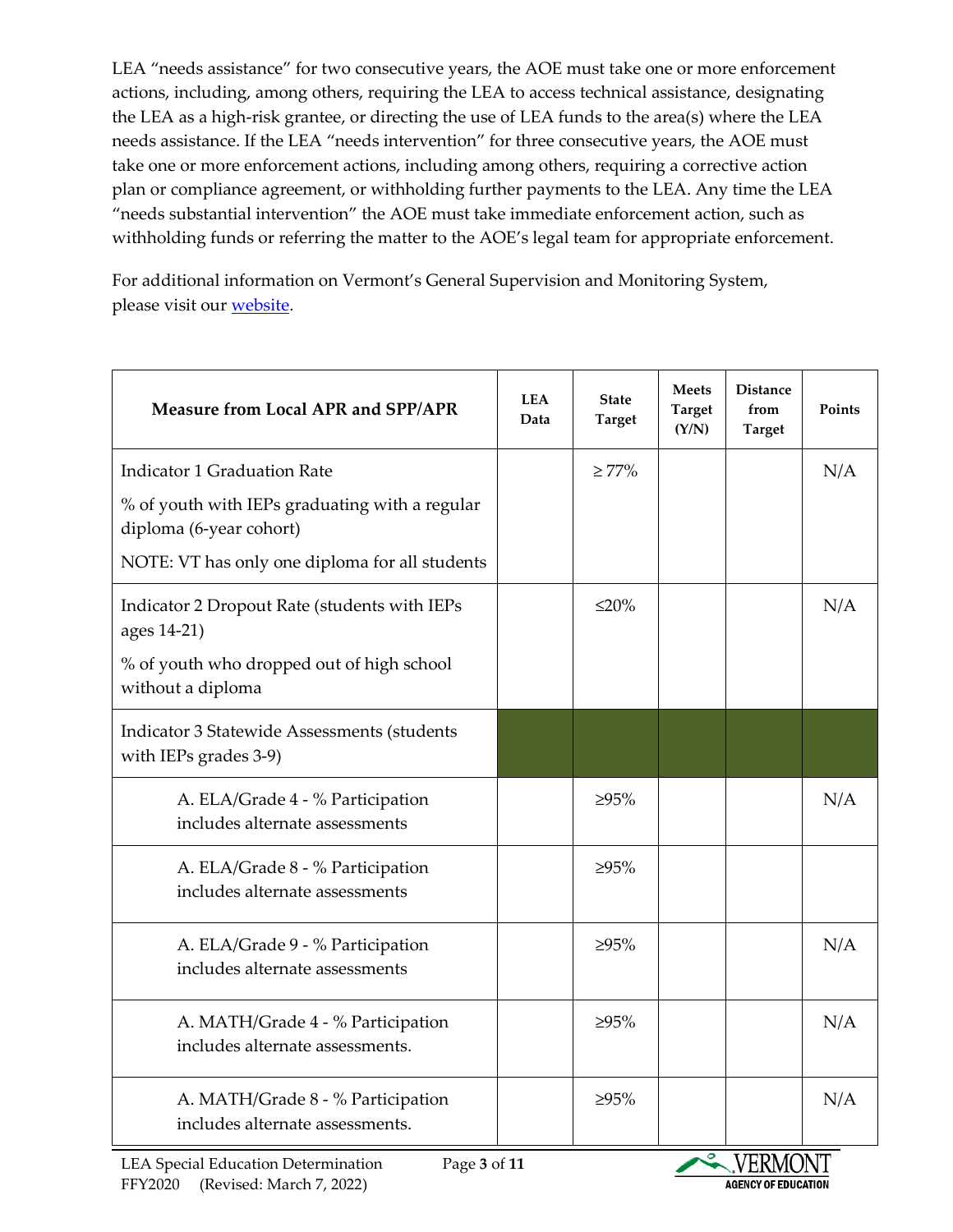| <b>Measure from Local APR and SPP/APR</b>                                                                                      | <b>LEA</b><br>Data | <b>State</b><br><b>Target</b> | <b>Meets</b><br><b>Target</b><br>(Y/N) | <b>Distance</b><br>from<br><b>Target</b> | Points |
|--------------------------------------------------------------------------------------------------------------------------------|--------------------|-------------------------------|----------------------------------------|------------------------------------------|--------|
| A. MATH/Grade 9 - % Participation<br>includes alternate assessments.                                                           |                    | $>95\%$                       |                                        |                                          | N/A    |
| B. ELA/Grade 4 - % Proficient on general<br>assessment                                                                         |                    | $\geq 12.8\%$                 |                                        |                                          | N/A    |
| B. ELA/Grade 8 - % Proficient on general<br>assessment                                                                         |                    | ≥9.5%                         |                                        |                                          | N/A    |
| B. ELA/Grade 9 - % Proficient on general<br>assessment                                                                         |                    | $\geq 10.8\%$                 |                                        |                                          | N/A    |
| B. MATH/Grade 4 - % Proficient on<br>general assessment                                                                        |                    | $\geq$ 12.4%                  |                                        |                                          | N/A    |
| B. MATH/Grade 8 - % Proficient on<br>general assessment                                                                        |                    | $\geq 5.9\%$                  |                                        |                                          | N/A    |
| B. MATH/Grade 9 - % Proficient on<br>general assessment                                                                        |                    | $\geq 3.10\%$                 |                                        |                                          | N/A    |
| C. ELA/Grade 4 - % Proficient on<br>alternate assessment                                                                       |                    | $\geq 55.4\%$                 |                                        |                                          | N/A    |
| C. ELA/Grade 8 - % Proficient on<br>alternate assessment                                                                       |                    | $\geq 54.4\%$                 |                                        |                                          | N/A    |
| C. ELA/Grade 9 - % Proficient on<br>alternate assessment                                                                       |                    | $\geq 46.5\%$                 |                                        |                                          | N/A    |
| C. MATH/Grade 4 - % Proficient on<br>alternate assessment                                                                      |                    | $\geq 45.6\%$                 |                                        |                                          | N/A    |
| C. MATH/Grade 8 - % Proficient on<br>alternate assessment                                                                      |                    | $\geq 37.1\%$                 |                                        |                                          | N/A    |
| C. MATH/Grade 9 - % Proficient on<br>alternate assessment                                                                      |                    | $>42.2\%$                     |                                        |                                          | N/A    |
| D. ELA/Grade 4 – Gap in proficiency<br>rates for children with IEPs and all<br>students, not including alternate<br>assessment |                    | ≤37.9%                        |                                        |                                          | N/A    |

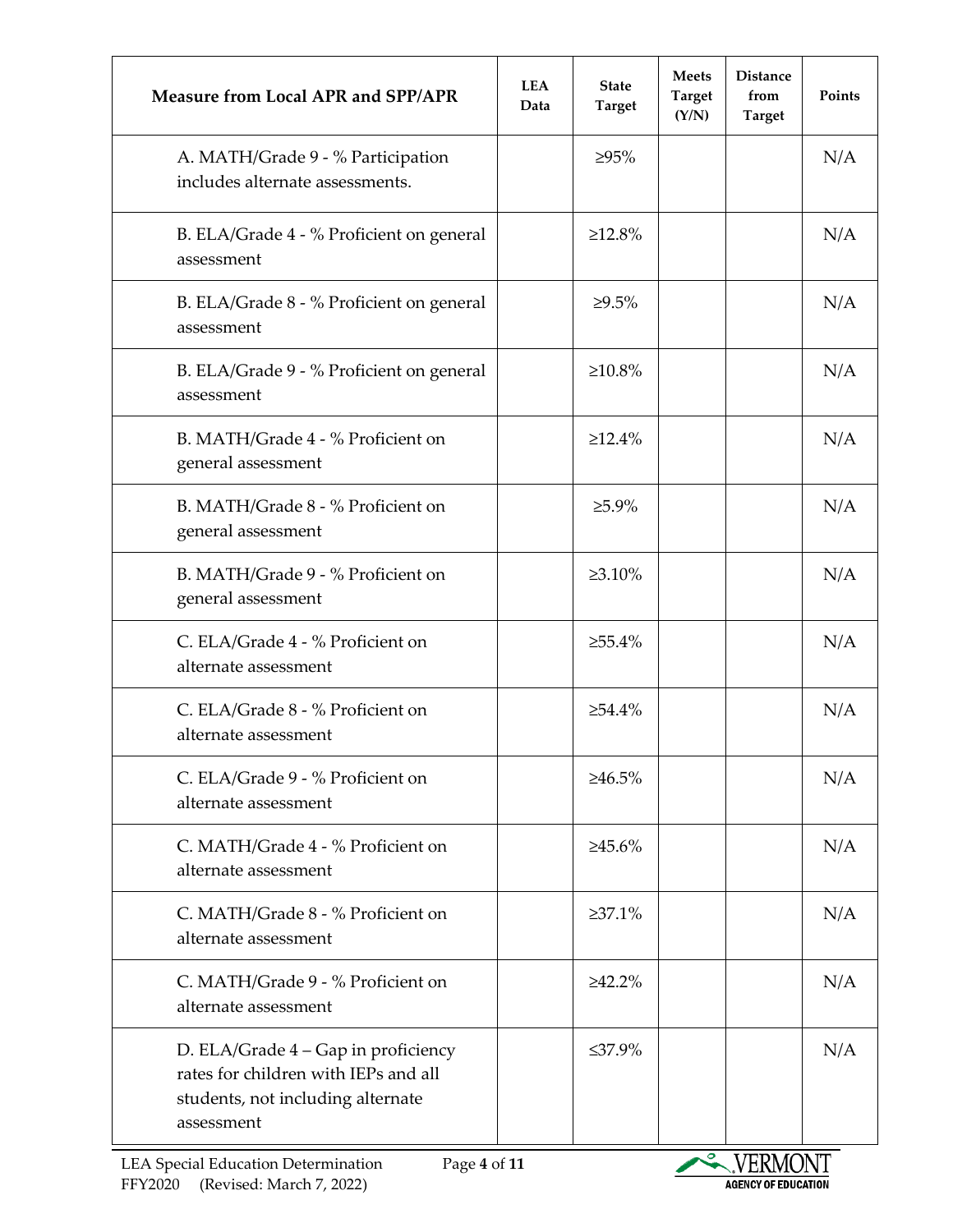| <b>Measure from Local APR and SPP/APR</b>                                                                                                                                                                                 | <b>LEA</b><br>Data | <b>State</b><br><b>Target</b> | <b>Meets</b><br><b>Target</b><br>(Y/N) | <b>Distance</b><br>from<br><b>Target</b> | Points |
|---------------------------------------------------------------------------------------------------------------------------------------------------------------------------------------------------------------------------|--------------------|-------------------------------|----------------------------------------|------------------------------------------|--------|
| D. ELA/Grade $8$ – Gap in proficiency<br>rates for children with IEPs and all<br>students, not including alternate<br>assessment                                                                                          |                    | $\leq 43.4\%$                 |                                        |                                          | N/A    |
| D. ELA/Grade 9 – Gap in proficiency<br>rates for children with IEPs and all<br>students, not including alternate<br>assessment                                                                                            |                    | ≤45.8%                        |                                        |                                          | N/A    |
| D. MATH/Grade 4 – Gap in proficiency<br>rates for children with IEPs and all<br>students, not including alternate<br>assessment                                                                                           |                    | $\leq 34.2\%$                 |                                        |                                          | N/A    |
| D. MATH/Grade $8 - Gap$ in proficiency<br>rates for children with IEPs and all<br>students, not including alternate<br>assessment                                                                                         |                    | $\leq 34.1\%$                 |                                        |                                          | N/A    |
| D. MATH/Grade 9 – Gap in proficiency<br>rates for children with IEPs and all<br>students, not including alternate<br>assessment                                                                                           |                    | $\leq 31.8\%$                 |                                        |                                          | N/A    |
| Indicator 4 Suspension/Expulsion (students<br>with IEPs ages 3-21)                                                                                                                                                        |                    |                               |                                        |                                          |        |
| A. Does the LEA have >3% of students<br>with disabilities with out-of-school<br>suspensions and expulsions greater than<br>10 cumulative days in a school year?                                                           |                    | N                             |                                        |                                          | N/A    |
| B. Does the LEA have a significant<br>discrepancy by race or ethnicity for<br>which policies/procedures/practices<br>contributed to out-of-school suspensions<br>for greater than 10 cumulative days in a<br>school year? |                    | N                             |                                        |                                          |        |
| <b>Indicator 5 Educational Environments (students</b><br>with IEPs ages 6-21)                                                                                                                                             |                    |                               |                                        |                                          |        |

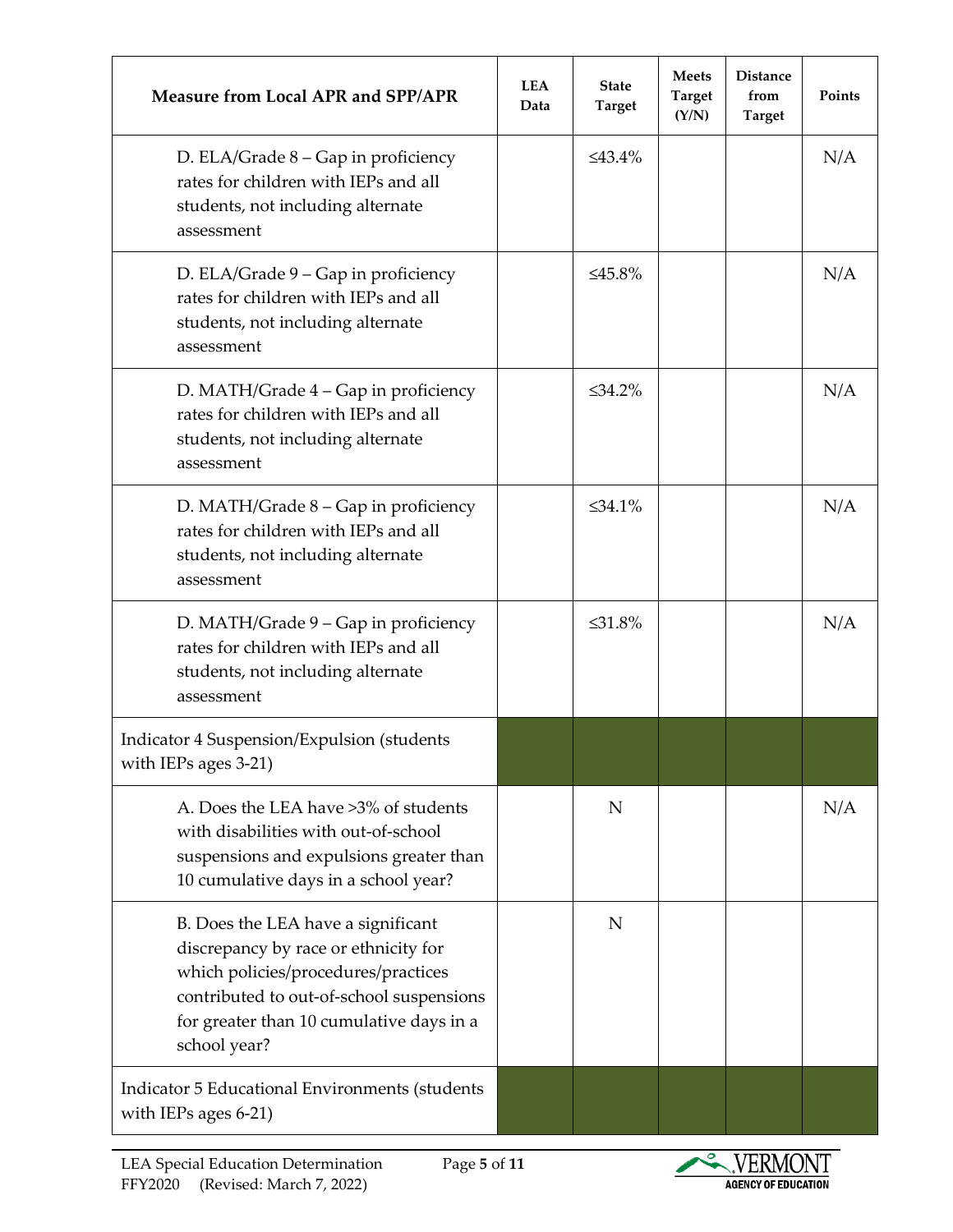| <b>Measure from Local APR and SPP/APR</b>                                                                                                                                                                                | <b>LEA</b><br>Data | <b>State</b><br><b>Target</b> | <b>Meets</b><br><b>Target</b><br>(Y/N) | <b>Distance</b><br>from<br><b>Target</b> | Points |
|--------------------------------------------------------------------------------------------------------------------------------------------------------------------------------------------------------------------------|--------------------|-------------------------------|----------------------------------------|------------------------------------------|--------|
| A. % inside the regular classroom 80% or<br>more of the school day                                                                                                                                                       |                    | $\geq 80\%$                   |                                        |                                          | N/A    |
| B. % inside the regular classroom less<br>than 40% of the school day                                                                                                                                                     |                    | $\leq 4.5\%$                  |                                        |                                          | N/A    |
| C. % in separate schools, residential<br>facilities, or homebound/hospital<br>placements                                                                                                                                 |                    | ≤ $6.5%$                      |                                        |                                          | N/A    |
| D. % inside the regular classroom 40-<br>79% (informational only)                                                                                                                                                        |                    |                               |                                        |                                          |        |
| Indicator 6 Preschool Environments (children<br>with IEPs ages 3-5)                                                                                                                                                      |                    |                               |                                        |                                          |        |
| A. % attending regular early childhood<br>program & receiving special education &<br>related services in a regular early<br>childhood program                                                                            |                    | $\geq 68\%$                   |                                        |                                          | N/A    |
| B. % attending separate special<br>education class, separate school or<br>residential facility                                                                                                                           |                    | ≤0.81%                        |                                        |                                          | N/A    |
| C. % receiving special education and<br>related services in the home                                                                                                                                                     |                    | $\leq 8.23\%$                 | N/A                                    |                                          | N/A    |
| Indicator 7 Preschool Outcomes (children with<br>IEPs ages 3-5)                                                                                                                                                          |                    |                               |                                        |                                          |        |
| Measurement 1 - % of preschool children<br>entering ECSE functioning below age<br>expectations, who substantially<br>increased their rate of growth by the<br>time they turned six years of age or<br>exited the program |                    |                               |                                        |                                          |        |
| Outcome A: Positive Social-<br><b>Emotional Skills</b>                                                                                                                                                                   |                    | ≥83.67%                       |                                        |                                          | N/A    |
| Outcome B: Acquisition and use<br>of knowledge and skills                                                                                                                                                                |                    | $\geq 87.8\%$                 |                                        |                                          | N/A    |

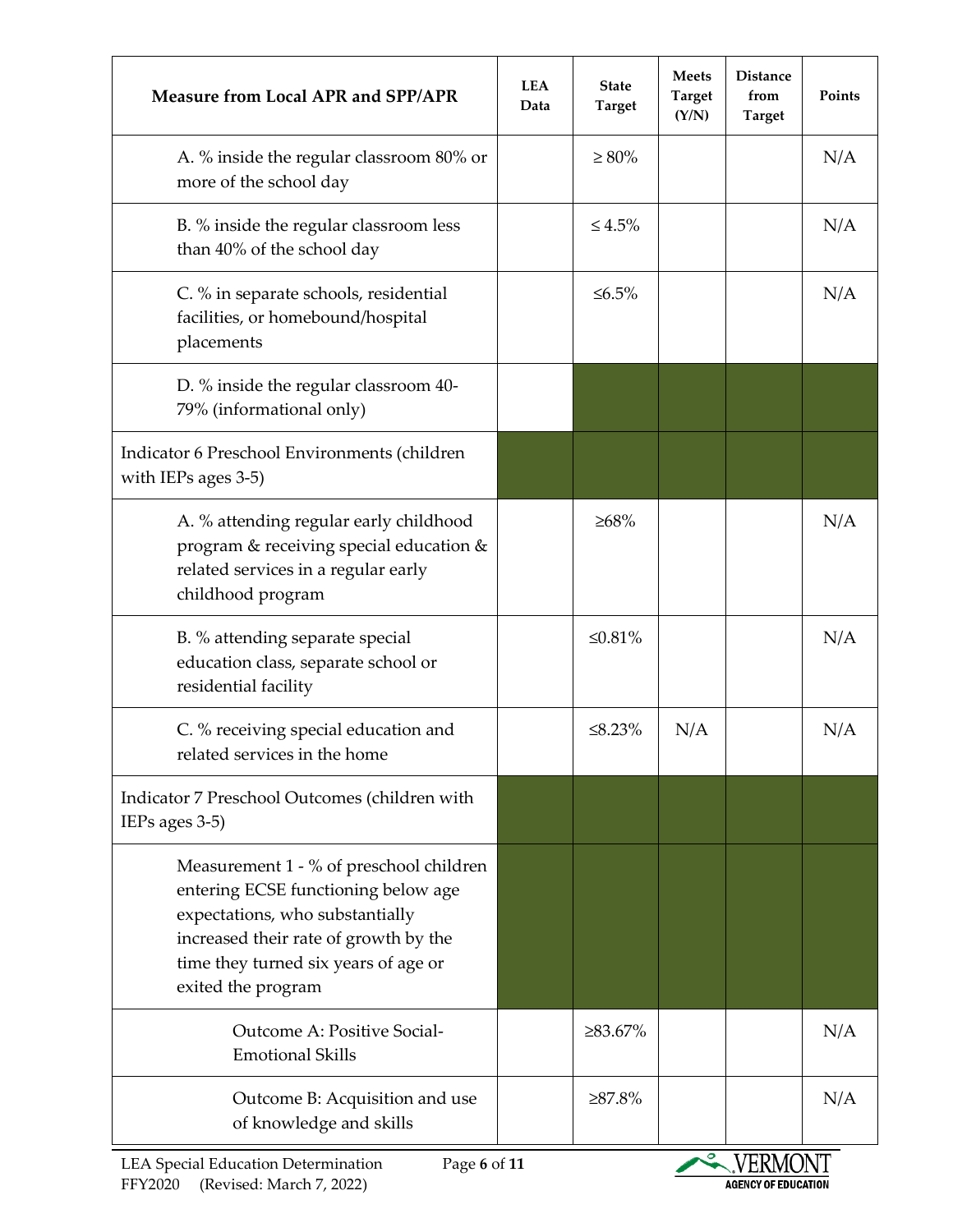| <b>Measure from Local APR and SPP/APR</b>                                                                                                                                                                                                                      | <b>LEA</b><br>Data | <b>State</b><br><b>Target</b> | <b>Meets</b><br><b>Target</b><br>(Y/N) | <b>Distance</b><br>from<br><b>Target</b> | Points |
|----------------------------------------------------------------------------------------------------------------------------------------------------------------------------------------------------------------------------------------------------------------|--------------------|-------------------------------|----------------------------------------|------------------------------------------|--------|
| Outcome C: Use of appropriate<br>behaviors to meet needs                                                                                                                                                                                                       |                    | $\geq 86.5\%$                 |                                        |                                          | N/A    |
| Measurement 2 - % of preschool children<br>who were functioning within age<br>expectations by the time they turned six<br>years of age or exited the program                                                                                                   |                    |                               |                                        |                                          |        |
| Outcome A: Positive Social-<br><b>Emotional Skills</b>                                                                                                                                                                                                         |                    | $\geq 48.04\%$                |                                        |                                          | N/A    |
| Outcome B: Acquisition and use<br>of knowledge and skills                                                                                                                                                                                                      |                    | $\geq 32.4\%$                 |                                        |                                          | N/A    |
| Outcome C: Use of appropriate<br>behaviors to meet needs                                                                                                                                                                                                       |                    | ≥55.87%                       |                                        |                                          | N/A    |
| Indicator 8 Parent Involvement (ages 3-21)<br>% of parents with a child receiving<br>special education services who report<br>that schools facilitated parent<br>involvement as a means of improving<br>services and results for children with<br>disabilities |                    | ≥79.8%                        |                                        |                                          | N/A    |
| Indicator 9 Disproportionate Representation<br>$(ages 6-21)$<br>Does the LEA have disproportionate<br>representation in special education by<br>race or ethnicity as a result of<br>inappropriate identification?                                              |                    | N                             |                                        |                                          |        |
| Indicator 10 Disproportionate Representation<br>$(ages 6-21)$<br>Does the LEA have disproportionate<br>representation in six specific disability<br>categories by race or ethnicity as a result<br>of inappropriate identification?                            |                    | N                             |                                        |                                          |        |

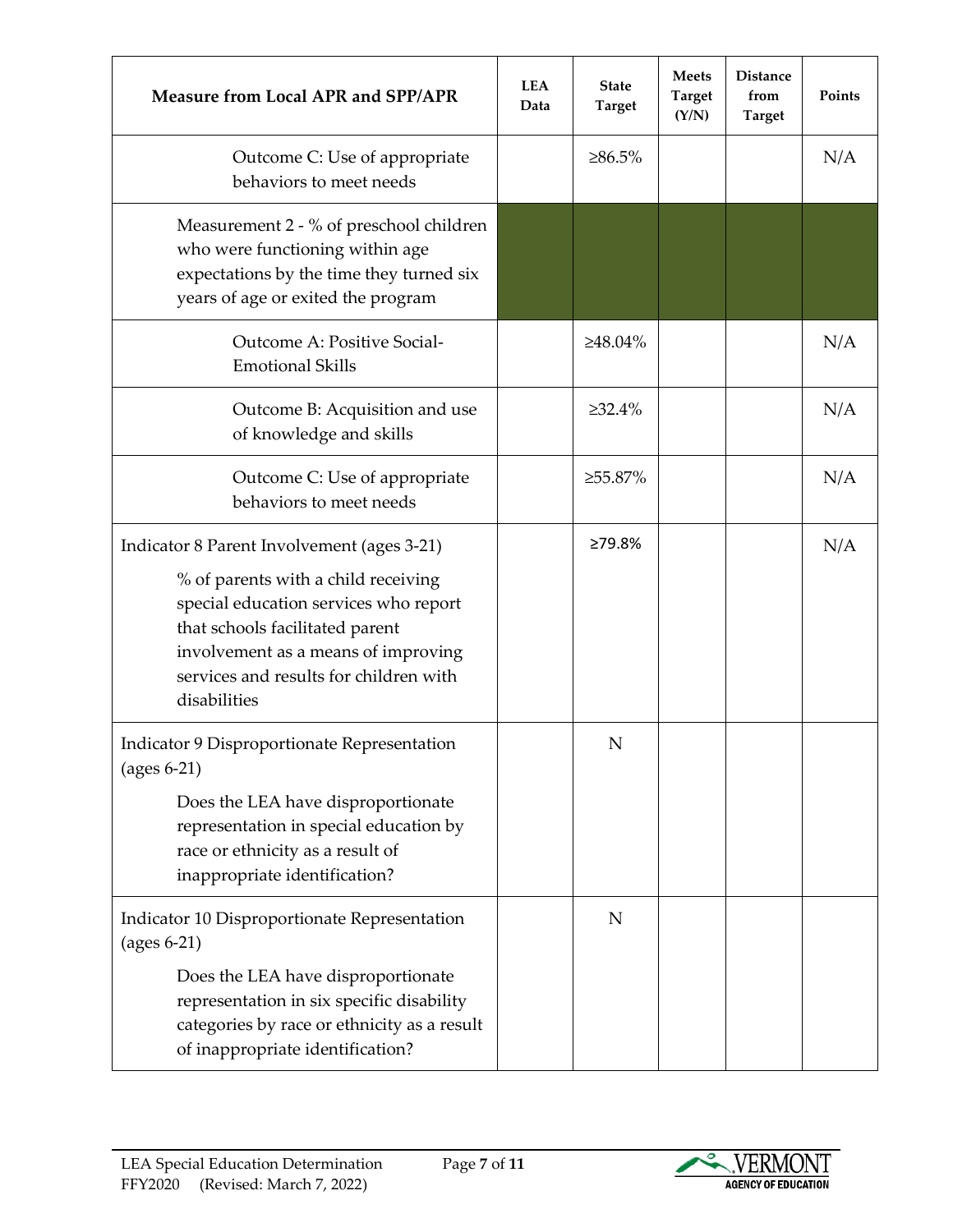| <b>Measure from Local APR and SPP/APR</b>                                                                                                                                                                                                                                                                                                                                                                                                                    | <b>LEA</b><br>Data | <b>State</b><br><b>Target</b> | <b>Meets</b><br><b>Target</b><br>(Y/N) | <b>Distance</b><br>from<br><b>Target</b> | Points |
|--------------------------------------------------------------------------------------------------------------------------------------------------------------------------------------------------------------------------------------------------------------------------------------------------------------------------------------------------------------------------------------------------------------------------------------------------------------|--------------------|-------------------------------|----------------------------------------|------------------------------------------|--------|
| Indicator 11 Child Find (ages 3-21)<br>% of children evaluated within 60 days<br>of receiving parental consent for initial<br>evaluation, or if appropriately delayed<br>documentation was provided                                                                                                                                                                                                                                                          |                    | 100%                          |                                        |                                          |        |
| Indicator 12 Part C to B Transition<br>% of children referred by Part C prior to<br>age 3, who are found eligible for Part B,<br>and who have an IEP developed and<br>implemented by their third birthday.                                                                                                                                                                                                                                                   |                    | 100%                          |                                        |                                          |        |
| Indicator 13 Post-Secondary Transition (youth<br>with IEPs ages 16-21)<br>% with an IEP that includes appropriate<br>measurable post-secondary goals that<br>are annually updated and based upon<br>age appropriate transition assessments,<br>transition services, including course of<br>study that will reasonably enable the<br>student to meet those post-secondary<br>goals, and annual IEP goals related to<br>the student's transition service needs |                    | 100%                          |                                        |                                          |        |
| Indicator 14 Post-School Outcomes<br>% youth with IEPs who are no longer in<br>high school and within one year of<br>leaving school were:                                                                                                                                                                                                                                                                                                                    |                    |                               |                                        |                                          |        |
| A. Enrolled in higher education                                                                                                                                                                                                                                                                                                                                                                                                                              |                    | $\geq$ 17%                    |                                        |                                          | N/A    |
| B. Enrolled in higher education or<br>competitively employed                                                                                                                                                                                                                                                                                                                                                                                                 |                    | $\geq 64.37\%$                |                                        |                                          | N/A    |
| C. Enrolled in any postsecondary<br>education or training program or in any<br>employment                                                                                                                                                                                                                                                                                                                                                                    |                    | $\geq 75.3\%$                 |                                        |                                          | N/A    |

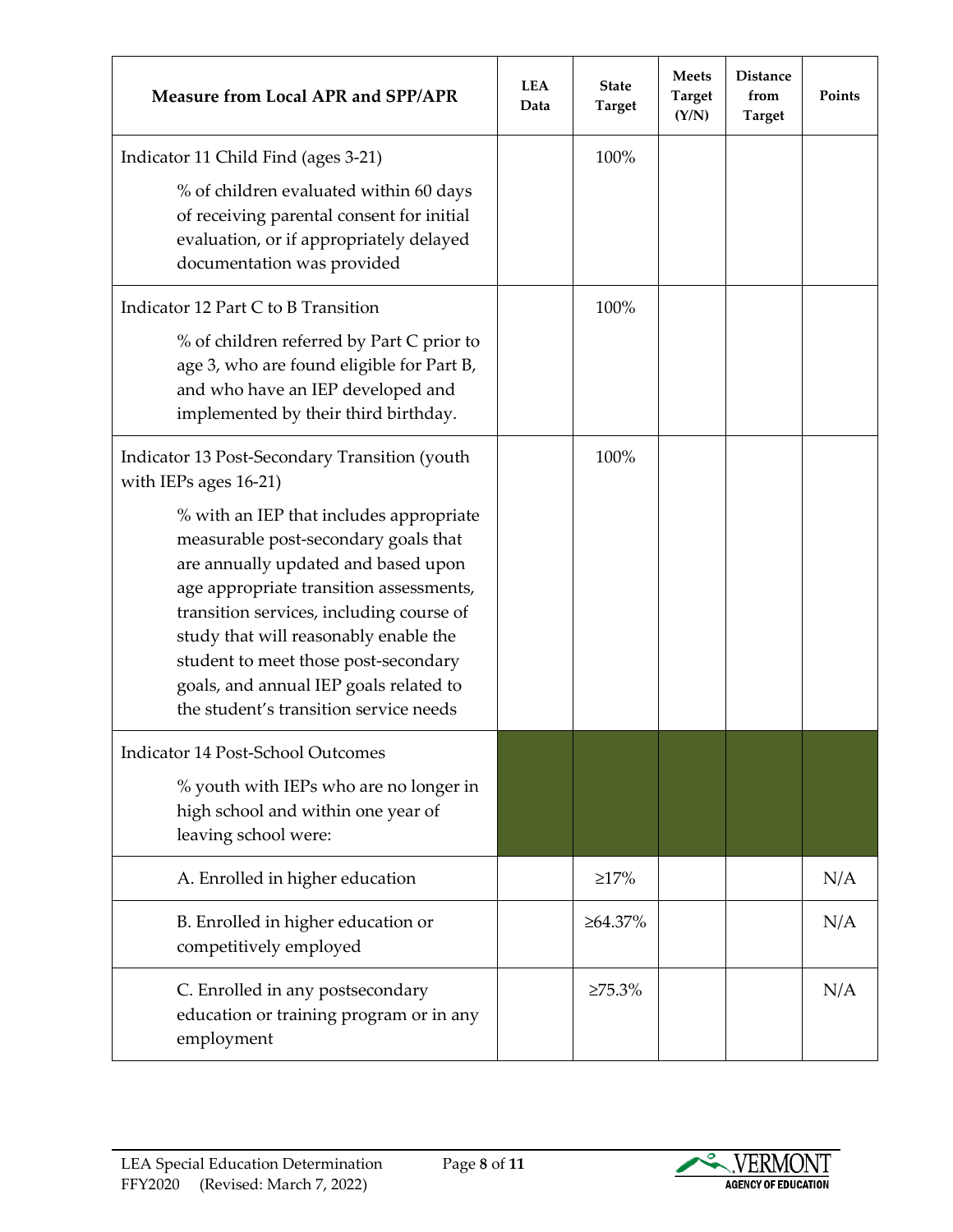| <b>Measure from Local APR and SPP/APR</b>                                                                                    | <b>LEA</b><br>Data | <b>State</b><br><b>Target</b> | <b>Meets</b><br>Target<br>(Y/N) | <b>Distance</b><br>from<br><b>Target</b> | Points |
|------------------------------------------------------------------------------------------------------------------------------|--------------------|-------------------------------|---------------------------------|------------------------------------------|--------|
| Indicator 17 State Systemic Improvement Plan<br>(SSIP)                                                                       |                    |                               |                                 |                                          | N/A    |
| Participation by LEA receives up to (3)<br>bonus points toward determination<br>based on number of years of<br>participation |                    |                               |                                 |                                          |        |
| <b>Annual Date Reviews</b>                                                                                                   |                    |                               |                                 |                                          |        |
| IEPs are reviewed and updated annually<br>(defined as 365 days)                                                              |                    | $\geq 95\%$                   |                                 |                                          |        |
| Evaluations are reviewed and updated<br>within three years (defined as 1095 days)                                            |                    | $\geq 95\%$                   |                                 |                                          |        |

# Scoring Criteria

(3) points for each meets target, (2) points for 1-5 percentage point(s) below target, (1) point for 6-10 percentage points below target, (0) points for >10 percentage points below target, and up to (3) bonus points for SSIP participation. *NOTE:* Ind 4, 9/10, 11, 12, & 13 are OSEP compliance requirements and will receive a score of (3) or (0) only. Entries in the column labelled "points" that are listed as NA are not included in this determination, or the total maximum points for the LEA.

\*\*Participation scores are significantly impacted by Vermont's small n-size and therefore points are awarded as follows: (3) points for meeting target, or not meeting target by 1 participant; (2) points for not meeting target by 2 participants; and (1) point for not meeting target by 3 participants; (0) points will be awarded for all other scenarios involving participation.

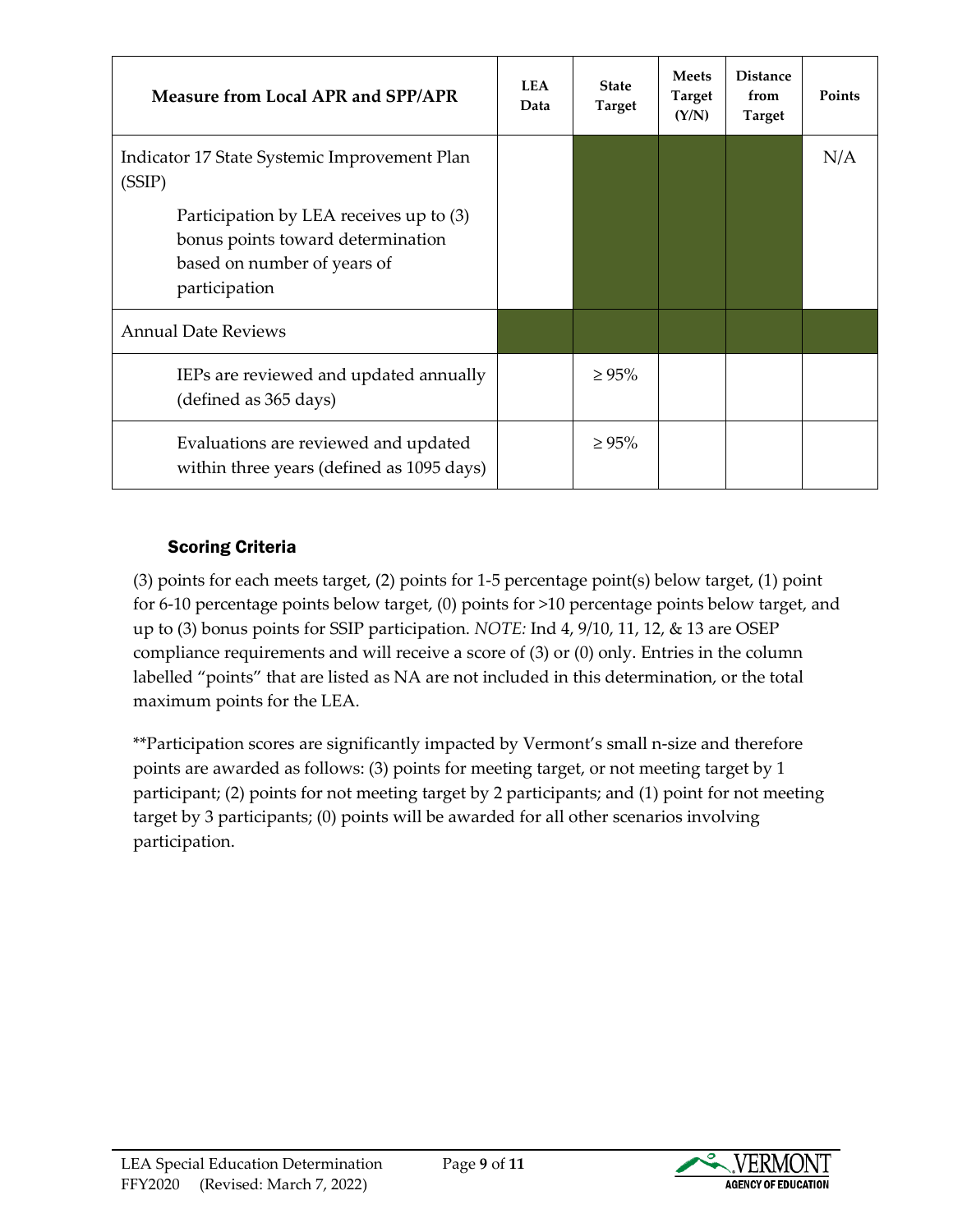### General Supervision Requirements

Includes oversight and accountability related to special education for SPP/APR indicators, effective implementation of policies and procedures; monitoring, fiscal, data, sanctions, dispute resolution, and technical assistance/professional development. OSEP requires that states include some or all of the general supervision measures in making determinations.

| <b>Measure from General Supervision Requirements</b>                                                                                                                                                                                                        |             | <b>State</b><br><b>Target</b> | <b>Meets</b><br><b>Target</b><br>(Y/N) |
|-------------------------------------------------------------------------------------------------------------------------------------------------------------------------------------------------------------------------------------------------------------|-------------|-------------------------------|----------------------------------------|
| Long-standing non-compliance                                                                                                                                                                                                                                |             | N                             | $Y = 3$                                |
| (greater than 1 year from written notification)                                                                                                                                                                                                             |             |                               | $N = 0$                                |
| Timely Data Reporting (child count/exit data submissions met)                                                                                                                                                                                               |             | Y                             |                                        |
| <b>Accurate Data Reporting</b>                                                                                                                                                                                                                              |             | Y                             |                                        |
| (no data quality follow-ups or resubmissions required)                                                                                                                                                                                                      |             |                               |                                        |
| Fiscal/Grantee Pre-Award Risk Rating<br>Available in the summer from the business office<br>Use current year Risk Rating FY20<br>No rating will be available summer 2022-use same chart as<br><b>FY20</b><br>Low = $3pts$ , Moderate = $2pts$ , High = 0pts |             | Low                           |                                        |
| <b>Informational Purposes Only:</b>                                                                                                                                                                                                                         |             |                               |                                        |
| (Not used for points for determinations score)                                                                                                                                                                                                              |             |                               |                                        |
| # of students with disabilities (ages 3-21)                                                                                                                                                                                                                 | <b>DMAD</b> |                               |                                        |
| # of early childhood students with disabilities (ages 3-5)                                                                                                                                                                                                  | <b>DMAD</b> |                               |                                        |
| # of school-age students with disabilities (ages 6-21)                                                                                                                                                                                                      | <b>DMAD</b> |                               |                                        |

| <b>Scoring Criteria</b>                                                                                                                                                                                                                                                                                     | <b>LEA Total Score</b> |
|-------------------------------------------------------------------------------------------------------------------------------------------------------------------------------------------------------------------------------------------------------------------------------------------------------------|------------------------|
| General supervision and monitoring compliance requirements will receive<br>a score of $(3)$ meets target or $(0)$ did not meet target. The exception to this<br>will be the Fiscal/Grantee Pre-Award Risk Rating which will be scored as<br>indicated above. NOTE: The pre-award risk rating information is |                        |
| provided annually through the business office.                                                                                                                                                                                                                                                              |                        |